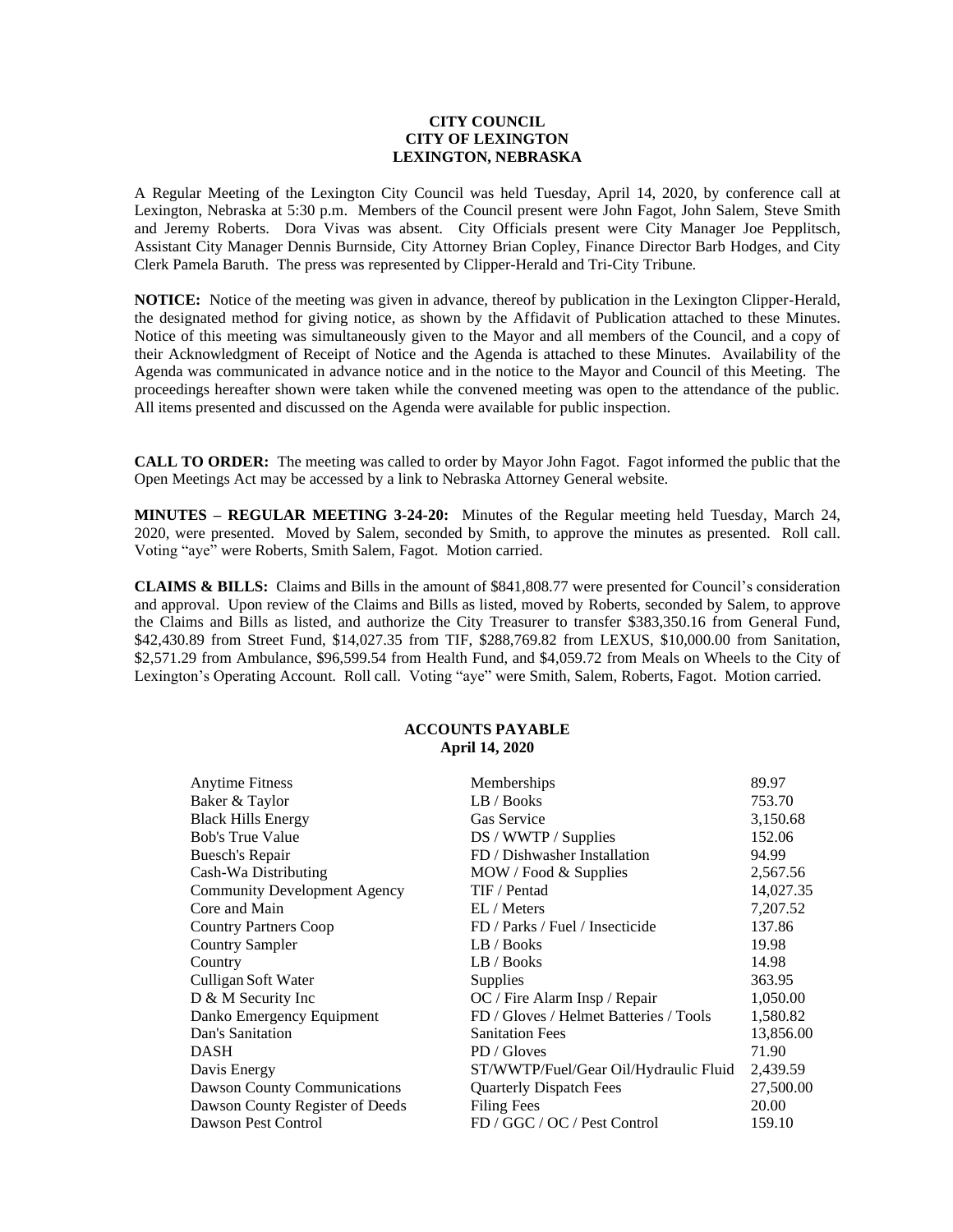| Dawson Public Power District                           | <b>Power Purchase</b>                     | 9,736.76        |
|--------------------------------------------------------|-------------------------------------------|-----------------|
| Depository Trust Co                                    | 2015 GO Bond/2018 CURRB Bond              | 23,700.00       |
| Demco                                                  | LB / Labels                               | 603.24          |
| Dugan Printing                                         | EL / Printing Utility Bill Forms          | 1,042.62        |
| Dutton-Lainson Co                                      | WR / Wipes                                | 53.58           |
| <b>Eakes Office Solutions</b>                          | LB/Soap/Sanitizer/Copier Repair/Toner     | 415.06          |
| <b>Electric Pump</b>                                   | WWTP / Pump Repair                        | 4,218.01        |
| Electrical Engineering & Equipment                     | EL / Supplies                             | 62.86           |
| Fagot Refrigeration & Electric                         | ST / Light Repair                         | 271.23          |
| Fastenal                                               | PD / WR / Safety Glass / Marking Flags    | 206.14          |
| Felsburg Holt & Ullevig                                | DV SRV / Storm Water Management           | 3,651.00        |
| Fyr-Tek                                                | FD / Repairs                              | 490.56          |
| Gale/Cengage                                           | LB / Books                                | 400.84          |
| Galls                                                  | PD / Uniforms                             | 42.00           |
| <b>GEA</b> Mechanical Equipment                        | WWTP / Sludge Decanter Repair             | 4,440.08        |
| Greater Nebraska Cities                                | Monthly Lobbying Services                 | 667.00          |
| Grainger                                               | WWTP / Testing Supplies                   | 534.90          |
| Hach Co                                                | WWTP / Testing Supplies                   | 885.36          |
| Heldt McKeone & Copley                                 | Professional Fee                          | 2,700.00        |
| <b>Hiland Dairy Foods</b>                              | MOW / Dairy Products                      | 257.22          |
| Holbein Lawn Service                                   | ST / Snow Removal                         | 175.00          |
|                                                        |                                           |                 |
| Holmes Plumbing & Heating Supply Co                    | WR / Hole Saw                             | 75.80           |
| InfoDynamics                                           | EL / Software Support                     | 1,139.00        |
| <b>Ingram Library Services</b>                         | LB / Books                                | 451.20          |
| Jamie's Garage                                         | WR / Vehicle Repair                       | 148.92          |
| John Deere Financial                                   | PK / CEM / Mower Repairs                  | 1,788.52        |
| John Deere Financial / Orscheln                        | PK / CEM / WR / WWTP Supplies             | 606.40          |
| Jones Plumbing & Heating                               | FD / PK / WWTP / OC / Repairs             | 2,584.37        |
| K Lawn                                                 | WWTP / Ground Sterilant                   | 985.00          |
| Kohl Welding                                           | ST / Repair                               | 185.22          |
| <b>KRVN</b>                                            | EL / NPPD Co-op Advertising               | 278.40          |
| Lakeside Golf Club                                     | CM / Membership                           | 1,230.00        |
| Lexington Animal Clinic                                | Animal Care                               | 696.50          |
| Lexington Area Solid Waste                             | Waste Removal                             | 1,175.80        |
| Lexington, City Street Department                      | Fuel                                      | 7,620.16        |
| Lexington, City Street Department                      | SW / WR / Interdepartment Service Fees    | 5,651.89        |
| Lexington, City of                                     | Franchise / Interdepartment Service Fees  | 68,063.58       |
| Lexington, City Payroll Account:                       |                                           |                 |
| Payroll                                                | Wages                                     | 141,407.48      |
| Social Security                                        | Employer Portion / FICA Med               | 10,549.13       |
| Union Bank & Trust                                     | <b>Employer Portion / Pension</b>         | 4,852.75        |
| Union Bank & Trust                                     | Police Pension                            | 2,817.05        |
| <b>ICMA</b>                                            | <b>City Manager Pension</b>               | 917.57          |
| Lexington Health Fund                                  | Self-funding                              | 84,928.12       |
| <b>Lexington Newspapers</b>                            | Publications                              | 273.00          |
| Lexington Regional Health Center                       | HLTH / Service                            | 229.00          |
| Lexington Volunteer Fire Department                    | FD / Ambulance Billing                    | 1,270.46        |
| Linden's Plumbing                                      | LB / Restroom Repairs                     | 81.97           |
| Macqueen Equipment LLC                                 | ST / Sweeper Brooms                       | 1,574.11        |
| Martin Electric Co                                     | REC / Equipment Parts                     | 55.95           |
| Matheson                                               | AMB / Medical Supplies                    | 83.66           |
| McKesson Medical-Surgical Gov Solutions AMB / Supplies |                                           | 336.24          |
| Mead Lumber                                            | DS / LB / ST / WR / PK / Parts / Supplies | 361.55          |
| MicroMarketing                                         | LB / Books                                |                 |
| Mid-American Research Chemical                         | ST / SW / Janitorial Supplies             | 248.94          |
| Midland Scientific Inc                                 |                                           | 1,217.05        |
| <b>Midwest Laboratories</b>                            | WWTP / Testing Supplies                   | 275.56<br>20.25 |
|                                                        | WWTP / Lab Testing                        |                 |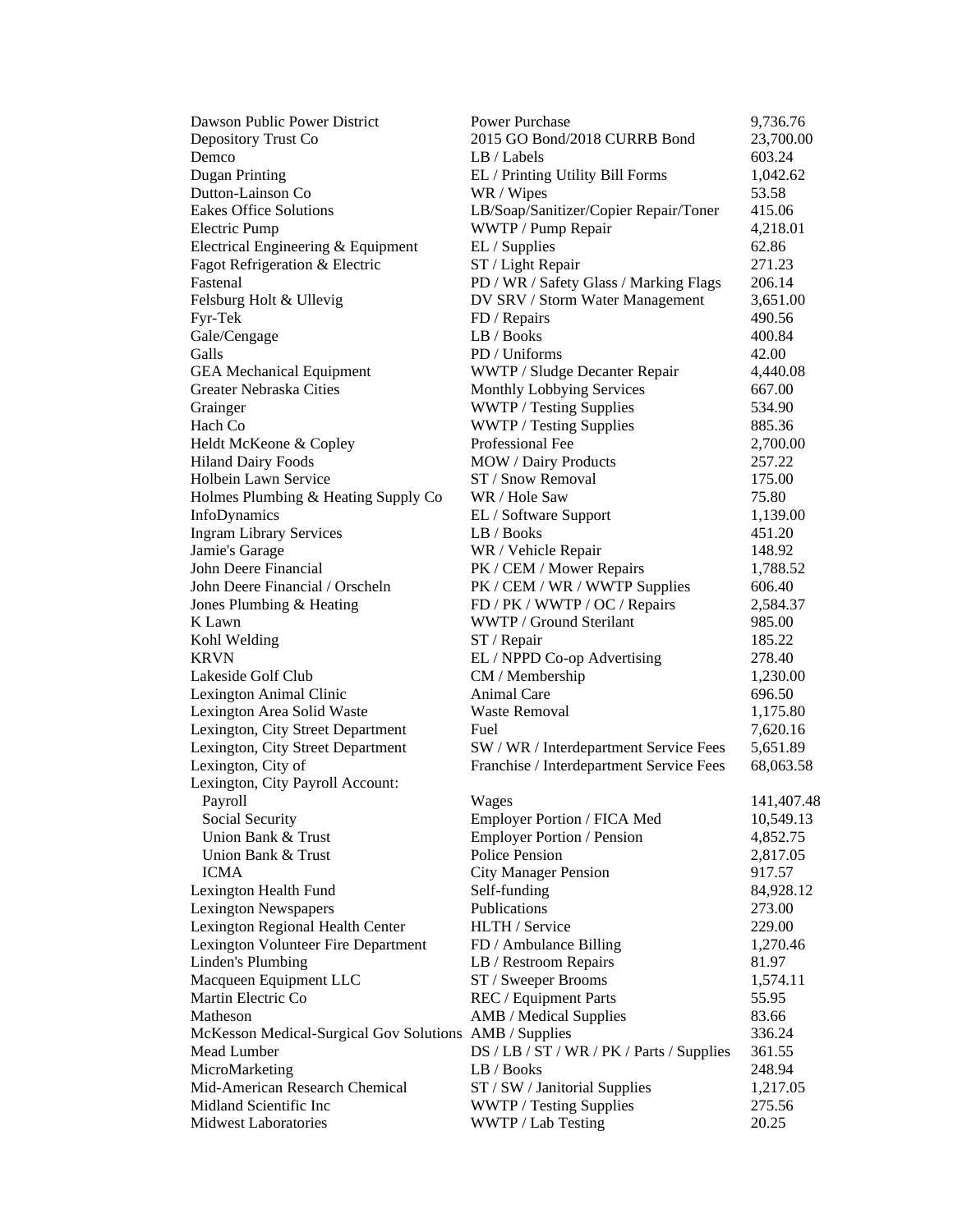| <b>Morris Press</b>                                                   | GGC / Newsletter                                   | 241.22                |
|-----------------------------------------------------------------------|----------------------------------------------------|-----------------------|
| Nebraska Dept of Environment & Energy                                 | WWTP / Certification Renewal                       | 150.00                |
| Nebraska Dept of Revenue                                              | Sales and Use Tax                                  | 58,780.62             |
| Nebraska Machinery                                                    | WR / Parts                                         | 43.69                 |
| Nebraska Technology & Telecom                                         | Phone Service                                      | 1,462.60              |
| Nebraskaland Tire                                                     | ST / Truck Repairs                                 | 348.54                |
| NebraskaLink                                                          | LB / Internet Service                              | 15.00                 |
| O'Hara Lindsay and Associates                                         | Monthly Lobbying Services                          | 333.00                |
| <b>Oliver Consulting Services</b>                                     | LB / Monthly Backup                                | 495.00                |
| One Call Concepts                                                     | <b>Locate Fees</b>                                 | 111.56                |
| <b>O'Reilly Auto Parts</b>                                            | ST / WR / Parts                                    | 33.96                 |
| Overton Sand & Gravel                                                 | EL / Limestone                                     | 771.19                |
| Pace Analytical Services LLC                                          | WR / Testing                                       | 5,360.00              |
| Paulsen Inc                                                           | ST / Gravel                                        | 1,081.14              |
| Platte Valley Auto Mart                                               | PD / Vehicle Maint                                 | 227.07                |
| <b>Platte Valley Communications</b>                                   | LB/PD/FD/Repair/Mo Maint Fee/Pagers                | 3,017.46              |
| <b>Platte Valley Excavating</b>                                       | CEM / Haul Rock                                    | 8,115.36              |
| <b>Platte Valley Glass</b>                                            | ND / ST / Replace Windshield / Door Lock 276.50    |                       |
| Plum Creek Market Place                                               | MOW / PK / Produce                                 | 10.95                 |
| Polydyne Inc                                                          | WWTP / Chemical                                    | 2,852.00              |
| Precision Detail                                                      | FD / Cleaning                                      | 240.00                |
| <b>Publishers Prime</b>                                               | LB / Books                                         | 1,336.48              |
| Quadient                                                              | Postage                                            | 3,000.00              |
| Quick Med Claims                                                      | AMB / Billing Service Ground Trips                 | 632.63                |
| <b>Rasmussen Mechanical Services</b>                                  | LB / Heat Pump Repair                              | 3,191.80              |
| <b>RDO Truck Centers</b>                                              | ST / Vehicle Parts                                 | 6.00                  |
| Resource Management Co Inc                                            | ST / Waste Tire Disposal                           | 547.00                |
| S & W Auto Parts                                                      | WWTP / PD/ Mower Battery / Face shields 154.32     |                       |
| Service Master of Mid Nebraska                                        | OC / Janitorial Services                           | 6,055.41              |
| <b>Taste of Home Books</b>                                            | LB / Books                                         | 37.43                 |
| TO Haas Tire Co                                                       | ST / Tire Repair                                   | 157.76                |
| <b>Titan Productivity Account</b>                                     | ST / WR / WWTP / Tractor Repair                    | 10,292.67             |
| <b>Titan Machinery</b>                                                | WWTP / Repairs                                     | 819.95                |
| Tyler                                                                 | EL / Transaction Fees                              | 1,605.00              |
| Unitech                                                               | ST / Supplies                                      | 916.00                |
| <b>USA</b> Communications                                             | <b>City Internet Services</b>                      | 345.60                |
| <b>US</b> Foods                                                       | MOW / Food & Supplies                              | 1,172.09              |
| Utility Service Co                                                    | WR / Tower Maintenance                             | 9,964.12              |
| Village Uniform                                                       | GGC / Janitorial Supplies                          | 167.74                |
| Aflac                                                                 | Premiums                                           | 1,681.55              |
| Davis Energy                                                          | PK / Antifreeze                                    | 10.99                 |
| Dugan Printing & Promotions                                           | EL / Office Expense                                | 287.59                |
| <b>Health Claims</b>                                                  | Claims                                             | 94,688.99             |
| Heldt McKeone & Copley Real Estate Trust ND / Purchase O'Donnell Land |                                                    | 91,350.53             |
| Ideal Laundry & Cleaners<br>Intellicom                                | Rug Maintenance                                    | 236.97                |
| John Deere Landmark Implement                                         | <b>Software Technical Support</b><br>PK / 2 Mowers | 3,907.72<br>23,550.00 |
| J-Spot Services                                                       | EL / Hydro Vac Pole Hole                           | 832.50                |
| Lexington Newspapers Inc                                              | Publications                                       | 609.90                |
| McKesson                                                              | AMB / Supplies                                     | 188.44                |
| Midland Scientific                                                    | WWTP / Testing Supplies                            | 237.20                |
| <b>Morris Press</b>                                                   | GGC / Newsletter                                   | 241.22                |
| Platte Valley Auto Mart                                               | PK / Brake Repair                                  | 917.21                |
| Pro Track and Tennis Inc                                              | PK / Tennis Courts                                 | 23,100.00             |
| S & W Auto Parts                                                      | PK / Supplies                                      | 8.40                  |
| <b>U-Save Business Equipment</b>                                      | AMB / LB / GGC / EL / ST Supplies                  | 1,342.79              |
| Village Uniform                                                       | GGC / Supplies                                     | 55.84                 |